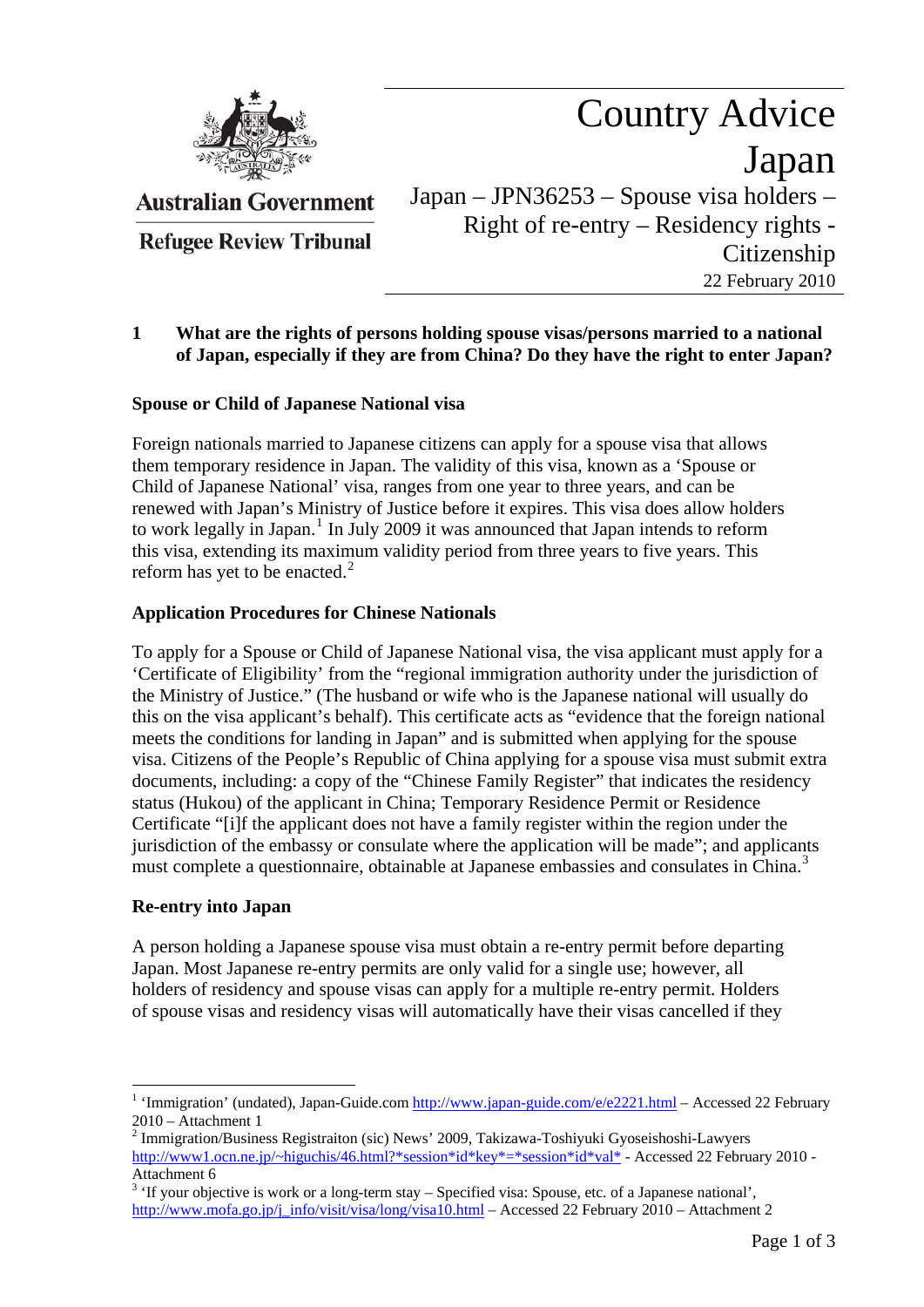leave Japan without a valid re-entry permit and re-entry permits cannot be applied for once outside of Japan.[4](#page-1-0)

If a spouse visa is cancelled or expires before a holder re-enters Japan then a new application for a spouse visa must be made. If a person cannot return to Japan before their spouse visa and re-entry permit expires for "unavoidable reasons, such as illness", then that person may apply for an extension of the re-entry permit at an Embassy or consulate:

It is not possible to apply for re-entry permission at the Embassy or Consulate after departure from Japan. However, if a foreign national who has departed from Japan after acquiring re-entry permission is unable to return to Japan before expiration of the permit for unavoidable reasons, such as illness, the foreign national can apply at the Embassy or Consulate General for an extension of the re-entry permit's period of validity.<sup>[5](#page-1-1)</sup>

In July 2009 it was announced that Japan intends to reform the re-entry permit system, and abolish the need for permits for travel abroad for periods of less than twelve months. This reform has yet to be introduced; however, it is expected to be enacted by 2012.[6](#page-1-2)

### **Residency Visa**

After a period of time (usually a minimum of three years) a spouse may apply for a residency permit, which is valid for an indefinite period of time:

A spouse of a Japanese national needs to have lived in Japan for not less than three years after marriage. In case such person married and lived with the spouse for certain time period in a foreign country, such person needs to have married the spouse for more than three years and stayed in Japan for not less than one year. It is required that a normal and substantial marriage life be sustained without breakdown of the marriage or a separation incidental to such breakdown.<sup>[7](#page-1-3)</sup>

#### **Divorce**

<u>.</u>

If the holder of a spouse visa divorces, then the spouse visa is cancelled and any application for a re-entry permit will be denied:

However, a Re-entry Permit is not always issued. It would be rejected if you had come on student-type visa but have been expelled or **you had obtained Spouse or Child of Japanese National visa by marrying a Japanese national but have since divorced.** In these cases, you are assessed as no longer justified to stay in Japan and the Immigration Bureau of Japan would not permit your re-entry into Japan.<sup>[8](#page-1-4)</sup>

#### **Japanese Citizenship**

<span id="page-1-2"></span>[http://www1.ocn.ne.jp/~higuchis/46.html?\\*session\\*id\\*key\\*=\\*session\\*id\\*val\\*](http://www1.ocn.ne.jp/%7Ehiguchis/46.html?*session*id*key*=*session*id*val*) - Accessed 22 February 2010 -Attachment 6<br><sup>7</sup> 'Permanent Resident' (undated), Japan Visa & Incorporation Services **http://www.legal-service.jp/en/service5**-

<span id="page-1-4"></span><http://www.tokyoimmigration.jp/eng/ichiji.html>– Accessed 22 February 2010 – Attachment 5

<span id="page-1-0"></span><sup>4</sup> 'Exemption of Visas' 2009, Ministry of Foreign Affairs (Japan),

<span id="page-1-1"></span>[http://www.mofa.go.jp/j\\_info/visit/visa/short/novisa.html#list](http://www.mofa.go.jp/j_info/visit/visa/short/novisa.html#list) – Accessed 22 February 2010 – Attachment 3  $5 \cdot$ Exemption of Visas' 2009, Ministry of Foreign Affairs (Japan),

[http://www.mofa.go.jp/j\\_info/visit/visa/short/novisa.html#list](http://www.mofa.go.jp/j_info/visit/visa/short/novisa.html#list) – Accessed 22 February 2010 – Attachment 3  $\delta$  Immigration/Business Registraiton (sic) News' 2009, Takizawa-Toshiyuki Gyoseishoshi-Lawyers

<span id="page-1-3"></span> $\frac{1. \text{html}}{8}$  $\frac{1. \text{html}}{8}$  $\frac{1. \text{html}}{8}$  - T want to leave Japan temporarily' (undated), Tokyo Immigration Service